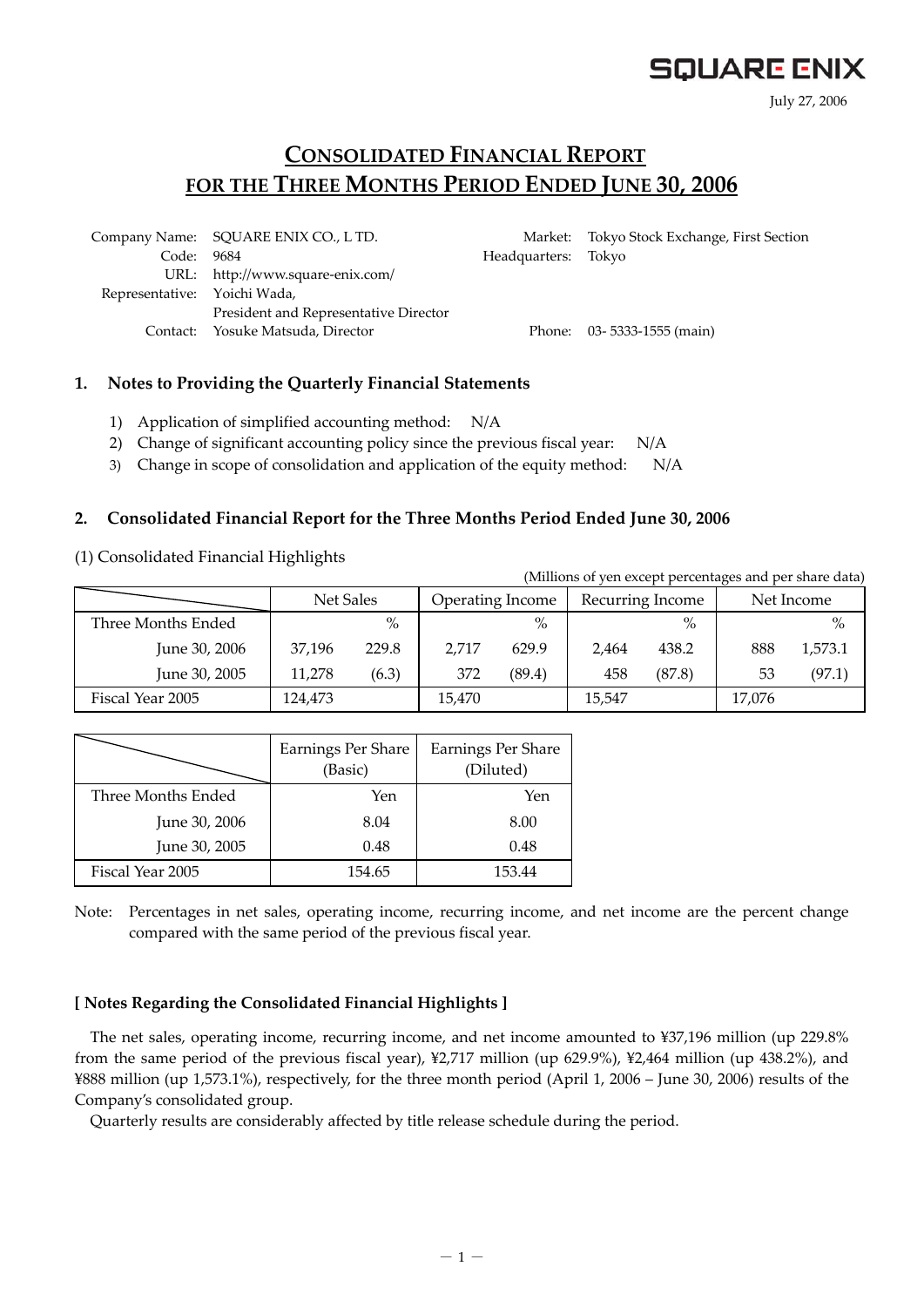#### Games (Offline)

During the period under review, the Company released "Dragon Quest: Young Yangus' Mysterious Dungeon" (330 thousand units in Japan as of June 30, 2006), "Valkyrie Profile 2: Silmeria" (400 thousand units in Japan-*ditto*) for PlayStation2 ("PS2"), and "Dragon Quest & FINAL FANTASY in Itadaki-Street Portable" (110 thousand units in Japan-*ditto*) for PlayStation Portable ("PSP"). The Company also released "Dragon Quest VIII: Journey of the Cursed King" (400 thousand units in Europe-*ditto*) in Europe, and fully began sale of package game software as its own publication through a wholly-owned subsidiary, SQUARE ENIX LTD.

Consequently, net sales in the Games (Offline) segment totaled ¥8,547 million (up 92.6%), and an operating income amounted to ¥363 million (operating loss of ¥1,074 million was amounted in the same period of the previous fiscal year).

#### Games (Online)

During the period under review, the Company released an expansion pack for "FINAL FANTASY XI," "FINAL FANTASY XI: Treasures of Aht Urhgan," in Japan, North America and Europe simultaneously. The Company, at the same time, started the support for Xbox360 platform.

Consequently, net sales in the Games (Online) segment totaled ¥4,751 million (up 60.4%), and operating income amounted to ¥2,003 million (up 74.3%).

#### Mobile Phone Content

The Company plans, develops and provides content such as games, ring tones, wallpapers and portals for mobile phones. During the period under review, the Company launched services such as a messaging communication tool, "POKE-MATE."

Net sales in the Mobile Phone Content segment amounted to ¥1,375 million (up 20.9%), and operating income amounted to ¥422 million (up 6.5%).

#### Publication

The Company publishes and distributes comic magazines, serial comics and game-related books. During the period under review, the Company published a game strategy book for the game title "FINAL FANTASY XII," which was released in the previous fiscal year.

Net sales in the Publication segment totaled ¥2,716 million (up 44.4%), and operating income amounted to ¥904 million (up 102.8%).

#### Amusement

This segment includes the results of all the businesses of the Taito Group, which was included in the Company's scope of consolidation from the end of September 2005, such as Amusement Operation and Rental, Sales of Goods and Merchandise, Content Services, and Others are included in the results of the Amusement segmentas well as goodwill amortization incurred from consolidation of TAITO. TAITO Group's operating results are included in the Company's consolidated statement of income from October 2005, and are not include in that of the same period of the previous fiscal year.

During the period under review, despite proceeding drastic restoration in business structure, amusement operation business, a major operation in this segment, was unsuccessful to offset unfavorable operation results of home game software and commercial karaoke machines businesses.

Consequently, net sales in the Amusement segment totaled ¥18,713 million, and operating loss amounted to ¥663 million.

#### **Others**

The Others segment covers the planning, production, distribution and licensing of SQUARE ENIX titles' derivative products.

Net sales in the Others segment amounted to ¥1,092 million (up 27.1%), and operating income totaled ¥510 million (up 31.5%).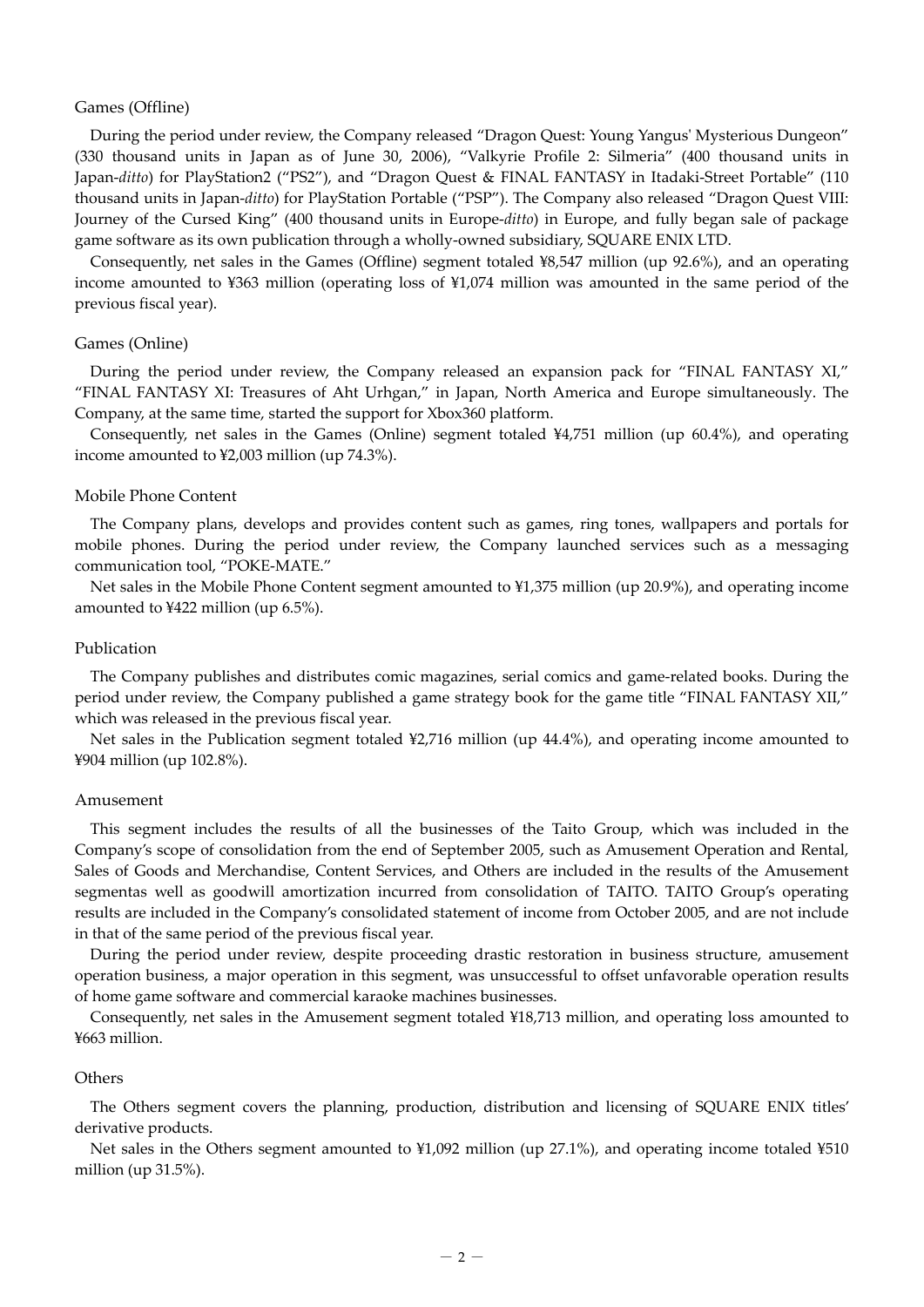## (2) Consolidated Financial Position

(Millions of yen except percentages and per share data)

|                    |                     | Total Shareholders' | Ratio of             | Shareholders' Equity |
|--------------------|---------------------|---------------------|----------------------|----------------------|
|                    | <b>Total Assets</b> | Equity              | Shareholders' Equity | Per Share            |
| Three Months Ended |                     |                     | $\%$                 | Yen                  |
| June 30, 2006      | 199,292             | 120,800             | 60.1                 | 1.082.55             |
| June 30, 2005      | 116.327             | 103.701             | 89.1                 | 936.63               |
| Fiscal Year 2005   | 213,348             | 120,993             | 56.7                 | 1,094.50             |

Note: Net assets for the three month period ended June 30, 2005 and the fiscal year ended March 31, 2006 do not include minority interests.

## [ Consolidated Statement of Cash Flows ]

|                    | (Millions of yen except percentages and per share data) |                |                |                  |  |  |  |  |
|--------------------|---------------------------------------------------------|----------------|----------------|------------------|--|--|--|--|
|                    | From Operating                                          | From Investing | From Financing | Closing Cash and |  |  |  |  |
|                    | Activities                                              | Activities     | Activities     | Cash Equivalents |  |  |  |  |
| Three Months Ended |                                                         |                |                |                  |  |  |  |  |
| June 30, 2006      | 9,122                                                   | (2, 195)       | (5,326)        | 76,841           |  |  |  |  |
| June 30, 2005      | (12, 265)                                               | (304)          | (4,257)        | 64,563           |  |  |  |  |
| Fiscal Year 2005   | 9,174                                                   | (60,039)       | 44,153         | 75,252           |  |  |  |  |

## **[ Notes Regarding the Consolidated Financial Position ]**

Cash and cash equivalents at the end of the period under review stood at ¥76,841 million. The cash flows status and contributing factors are as follows.

1) Cash flows from operating activities

Income before income taxes amounted to ¥2,415 million, and mainly owing to recovery of accounts receivable, net cash provided by operating activities totaled of ¥9,122 million.

2) Cash flows from investing activities

Mainly owing to acquisition of property and equipment as well as intangible assets, net cash used in investing activities totaled ¥2,195 million.

3) Cash flows from financing activities

Mainly owing to payment of payables relating to the merger with TAITO and ordinary year-end dividend, net cash provided by financing activities amounted to ¥5,326 million.

## **3. Forecasts for FY2006**

At this point, there is no revision to the Company's forecasts of FY2006 consolidated results announced on May 24. 2006.

- Attachments
	- Quarterly Consolidated Balance Sheet (summary)
	- Quarterly Consolidated Statements of Income (summary)
	- Quarterly Consolidated Statements of Cash Flows (summary)
	- Segment Information.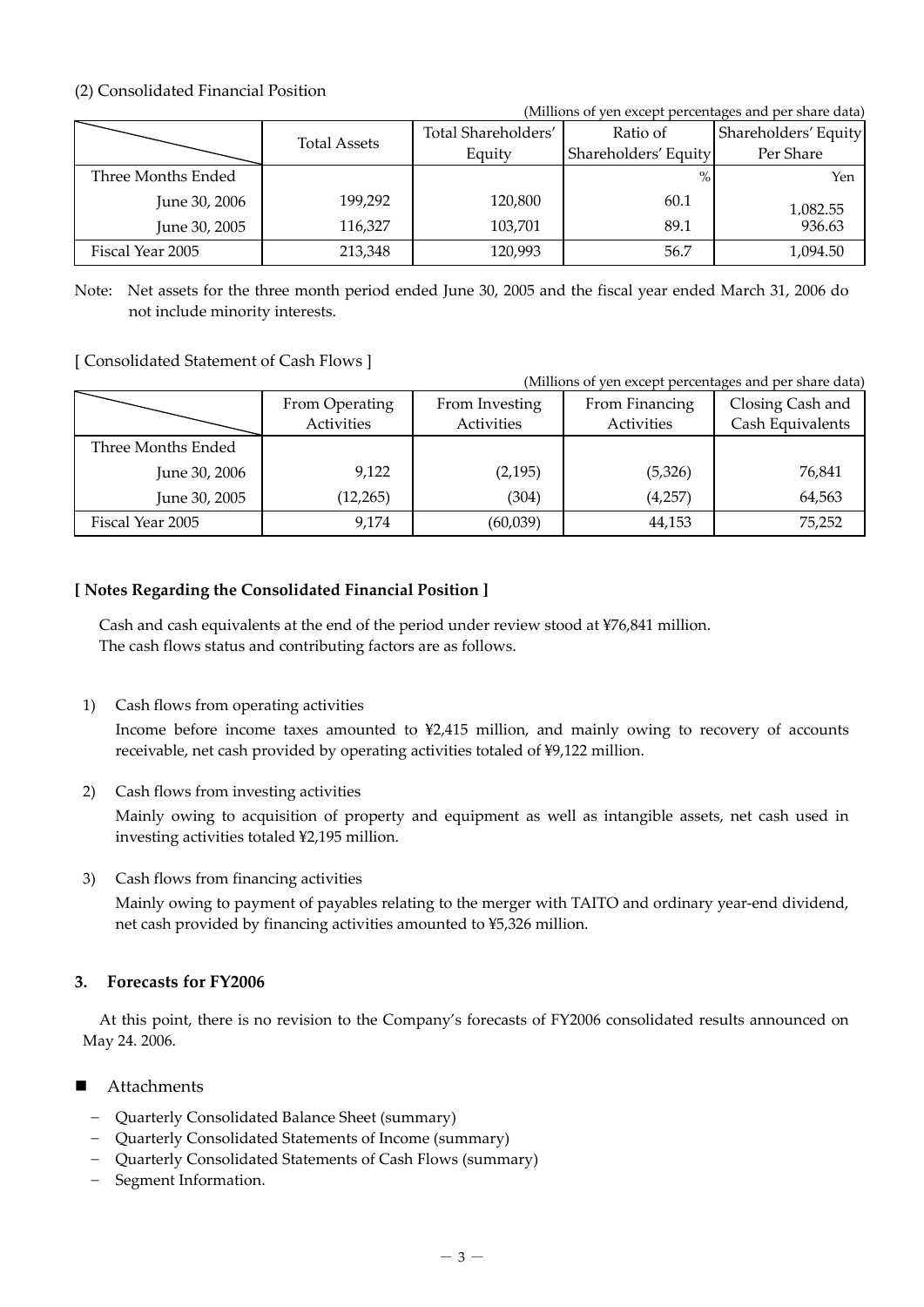(Attachment)

# **A Summary of Consolidated Balance Sheet for Three Months Ended June 30, 2006**

|                                                           |                          |                          |                  |                          | (Millions of yen / %)    |
|-----------------------------------------------------------|--------------------------|--------------------------|------------------|--------------------------|--------------------------|
|                                                           | FY2006 Quarterly Results | FY2005 Quarterly Results |                  |                          | (For Reference)          |
| Account                                                   | (As of June 30, 2006)    | (As of June 30, 2005)    | Change           |                          | Fiscal Year 2005         |
|                                                           |                          |                          |                  |                          |                          |
|                                                           | Amount                   | Amount                   | Amount           | Rate                     | Amount                   |
| (Assets)<br>I<br>Current assets                           |                          |                          |                  |                          |                          |
| 1. Cash and deposits                                      | 76,846                   | 64,563                   | 12,283           | 19.0                     | 75,257                   |
| 2. Notes and accounts receivable                          | 19,002                   | 7,848                    | 11,154           | 142.1                    | 33,215                   |
| 3. Inventories                                            | 5,899                    | 1,449                    | 4,449            | 307.0                    | 5,489                    |
| 4. Content production account                             | 7,576                    | 16,321                   | (8,745)          | (53.6)                   | 7,312                    |
| 5. Deferred tax assets                                    | 6,785                    | 3,364                    | 3,420            | 101.7                    | 7,877                    |
| 6. Other current assets                                   | 4,711                    | 2,146                    | 2,565            | 119.5                    | 3,968                    |
| Allowance for doubtful accounts                           | (922)                    | (252)                    | (669)            | 265.4                    | (868)                    |
| Total current assets<br>Non-current assets<br>П           | 119,900                  | 95,442                   | 24,457           | 25.6                     | 132,251                  |
| 1. Property and equipment                                 | 29,333                   | 8,588                    | 20,745           | 241.6                    | 29,995                   |
| 2. Intangible assets                                      | 24,968                   | 5,758                    | 19,210           | 333.6                    | 25,389                   |
| 3. Investments and other asset                            |                          |                          |                  |                          |                          |
| (1) Investment securities                                 | 1,169                    | 1,109                    | 59               | 5.3                      | 1,459                    |
| (2) Long-term loans                                       | 172                      |                          | 165              | 2,321.8                  | 173                      |
| (3) Rental deposits                                       | 17,170                   | 2,898                    | 14,271           | 492.3                    | 17,361                   |
| (4) Construction corporation fund                         | 2,078                    |                          | 2,078            |                          | 2,158                    |
| (5) Deferred tax assets<br>$(6)$ Other                    | 6,407                    | 1,887                    | 4,519            | 239.4                    | 6,523                    |
| Allowance for doubtful accounts                           | 2,705<br>(4, 613)        | 634                      | 2,070<br>(4,613) | 326.2                    | 2,774<br>(4,738)         |
| Total investments and other assets                        | 25,089                   | 6,538                    | 18,551           | 283.7                    | 25,712                   |
| Total non-current assets                                  | 79,391                   | 20,884                   | 58,506           | 280.1                    | 81,097                   |
| Total assets                                              | 199,292                  | 116,327                  | 82,964           | 71.3                     | 213.348                  |
| (Liabilities)                                             |                          |                          |                  |                          |                          |
| I<br><b>Current liabilities</b>                           |                          |                          |                  |                          |                          |
| 1. Notes and accounts payable                             | 10,937                   | 2,046                    | 8,890            | 434.5                    | 12,124                   |
| 2. Other accounts payable                                 | 1,629                    | 2,151                    | (522)            | (24.3)                   | 6,509                    |
| 3. Accrued expenses<br>4. Accrued income taxes            | 5,322<br>954             | 1,156<br>194             | 4,166<br>759     | 360.3<br>389.4           | 6,413<br>4,848           |
| 5. Advance payments received                              | 677                      | 809                      | (131)            | (16.2)                   | 991                      |
| 6. Deposits received                                      | 827                      | 574                      | 253              | 44.1                     | 421                      |
| 7. Reserve for bonuses                                    | 840                      | 763                      | 77               | 10.2                     | 2,648                    |
| 8. Allowance for sales returns                            | 1,415                    | 1,228                    | 186              | 15.2                     | 1,186                    |
| 9. Allowance for store closings                           | 270                      |                          | 270              |                          | 292                      |
| 10. Other                                                 | 2,332                    | 1,713                    | 619              | 36.1                     | 2,405                    |
| Total current liabilities                                 | 25,207                   | 10,637                   | 14,570           | 137.0                    | 37,840                   |
| Non-current liabilities<br>$\rm{II}$                      |                          |                          |                  |                          |                          |
| 1. Corporate bond<br>2. Allowance for retirement benefits | 50,000<br>2,887          | 1,142                    | 50,000<br>1,744  | 152.7                    | 50,000<br>3,001          |
| 3. Other                                                  | 395                      | 150                      | 245              | 162.8                    | 392                      |
| Total non-current liabilities                             | 53,283                   | 1,293                    | 51,990           | 4,019.9                  | 53,394                   |
| <b>Total liabilities</b>                                  | 78,491                   | 11,930                   | 66,560           | 557.9                    | 91,234                   |
| (Minority interests)                                      |                          |                          |                  |                          |                          |
| Minority interests in consolidated                        |                          |                          |                  |                          |                          |
| subsidiaries                                              |                          | 694                      |                  |                          | 1,120                    |
| (Shareholders' equity)<br>Common stock                    |                          |                          |                  |                          |                          |
| I<br>II Capital surplus reserve                           |                          | 7,589<br>36,829          |                  |                          | 7,803<br>37,044          |
| III Retained earnings                                     |                          | 60,103                   |                  |                          | 76,022                   |
| IV Unrealized gain on revaluation of                      |                          |                          |                  |                          |                          |
| other investment securities                               |                          | 363                      |                  |                          | 531                      |
| V Foreign currency translation adjustment                 |                          | (731)                    |                  |                          | 97                       |
| VI Treasury stock                                         |                          | (453)                    |                  |                          | (506)                    |
| Total shareholders' equity                                |                          | 103,701                  |                  |                          | 120,993                  |
| Total liabilities, minority interests                     |                          |                          |                  |                          |                          |
| and shareholders' equity<br>(Net assets)                  |                          | 116,327                  |                  |                          | 213,348                  |
| Shareholders' equity<br>I                                 |                          |                          |                  |                          |                          |
| 1. Common Stock                                           | 7,816                    |                          |                  |                          |                          |
| 2. Capital surplus reserve                                | 37,057                   |                          |                  |                          |                          |
| 3. Retained earnings                                      | 74,937                   |                          |                  |                          |                          |
| 4. Treasury stock                                         | (514)                    |                          |                  |                          |                          |
| Total shareholders' equity                                | 119,297                  |                          |                  |                          |                          |
| II Valuation and translation adjustment                   |                          |                          |                  |                          |                          |
| 1. Unrealized gains on revaluation of                     |                          |                          |                  |                          |                          |
| other investment securities                               | 365                      |                          |                  |                          |                          |
| 2. Foreign currency translation<br>adjustment             | 20                       |                          |                  |                          |                          |
| Total valuation and translation                           |                          |                          |                  |                          |                          |
| adjustments                                               | 385                      |                          |                  |                          |                          |
| III Minority interests in consolidated                    |                          |                          |                  |                          |                          |
| subsidiaries                                              | 1,117                    |                          |                  |                          |                          |
| Total net assets                                          | 120,800                  |                          | ÷                | $\overline{\phantom{a}}$ | $\overline{\phantom{m}}$ |
| Total liabilities and net assets                          | 199,292                  |                          |                  |                          |                          |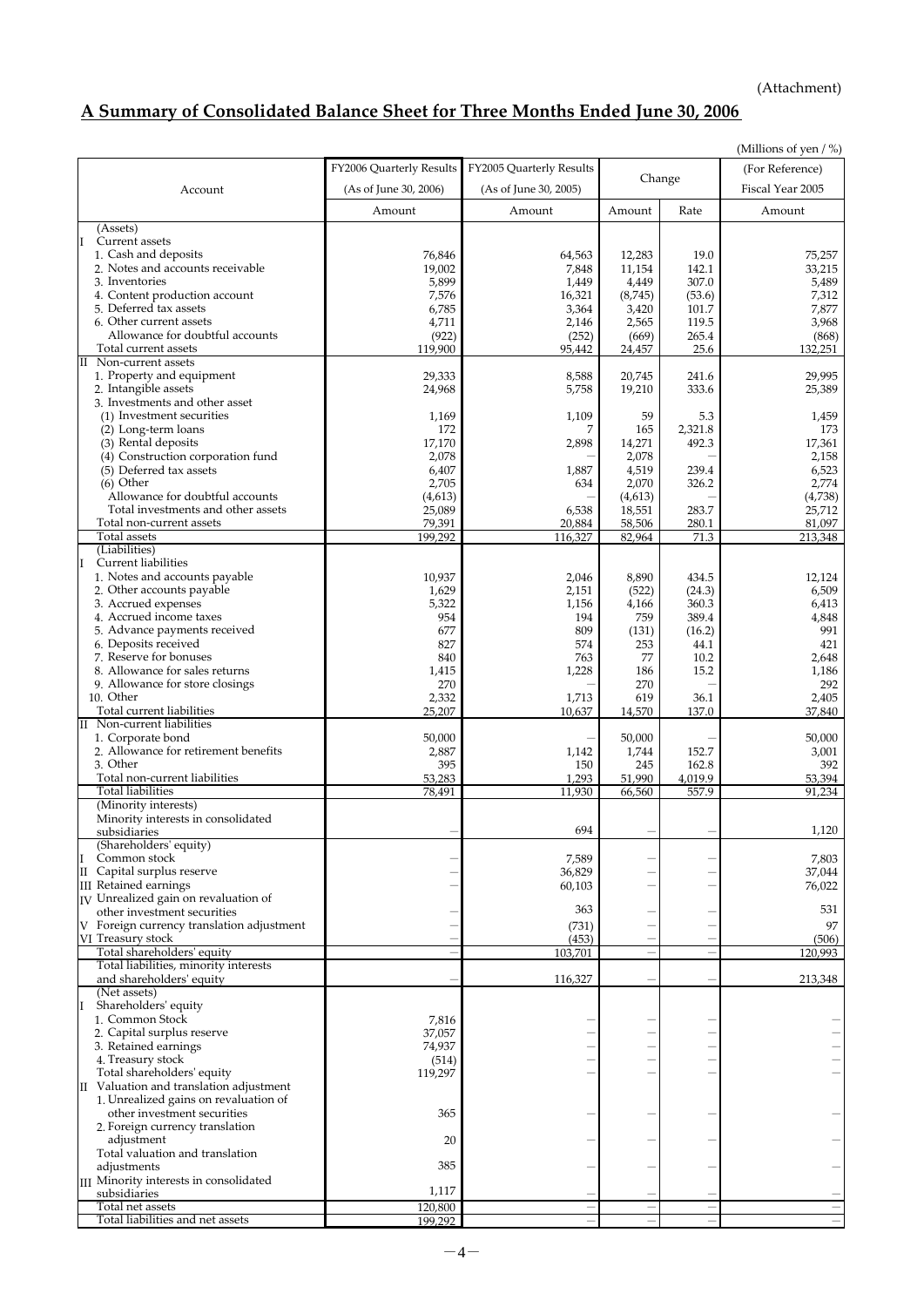(Attachment)

## **A Summary of Consolidated Statements of Income for Three Months Ended June 30, 2006**

|     |                                                   |                          |                          |        |           | (Millions of yen $/$ %) |
|-----|---------------------------------------------------|--------------------------|--------------------------|--------|-----------|-------------------------|
|     |                                                   | FY2006 Quarterly Results | FY2005 Quarterly Results |        |           | (For Reference)         |
|     | Account                                           | (As of June 30, 2006)    | (As of June 30, 2005)    | Change |           | Fiscal Year 2005        |
|     |                                                   | Amount                   | Amount                   | Amount | Rate      | Amount                  |
| I   | <b>Net Sales</b>                                  | 37,196                   | 11,278                   | 25,918 | 229.8     | 124,473                 |
| II  | Cost of sales                                     | 20,969                   | 5,048                    | 15,920 | 315.3     | 68,105                  |
|     | Gross profit                                      | 16,227                   | 6,230                    | 9,997  | 160.5     | 56,367                  |
|     | Reversal of allowance for sales                   |                          |                          |        |           |                         |
|     | returns                                           | 949                      | 1,316                    | (367)  | (27.9)    | 1,316                   |
|     | Provision for allowance for sales                 |                          |                          |        |           |                         |
|     | returns                                           | 1,415                    | 1,228                    | 186    | 15.2      | 1,186                   |
|     | Net gross profit                                  | 15,760                   | 6,317                    | 9,443  | 149.5     | 56,497                  |
| Ш   | Selling, general and administrative               |                          |                          |        |           |                         |
|     | expenses                                          | 13,043                   | 5,945                    | 7,097  | 119.4     | 41,026                  |
|     | Operating income                                  | 2,717                    | 372                      | 2,345  | 629.9     | 15,470                  |
| IV  | Non-operating income                              | 195                      | 85                       | 109    | 127.5     | 1,046                   |
| V   | Non-operating expenses                            | 447                      | $\Omega$                 | 447    |           | 968                     |
|     | Recurring income                                  | 2,464                    | 458                      | 2,006  | 438.2     | 15,547                  |
| VI  | Extraordinary gain                                | 57                       | 8                        | 49     | 616.3     | 1,361                   |
| VII | Extraordinary loss                                | 101                      | 517                      | (416)  | (80.4)    | 7,878                   |
|     | Income before income taxes and                    |                          |                          |        |           |                         |
|     | distribution of loss in partnership               | 2,421                    | (51)                     | 2,473  | (4,779.2) | 9,031                   |
|     | (tokumei-kumiai)                                  |                          |                          |        |           |                         |
|     | Distribution of loss in partnership               |                          |                          |        |           |                         |
|     | (tokumei-kumiai)<br>Income before income taxes    | 5                        | 9                        | (3)    | (34.9)    | 40                      |
|     |                                                   | 2,415                    | (60)                     | 2,476  | (4,072.2) | 8,990                   |
|     | Income taxes:<br>Current deferred                 | 660                      | (373)                    | 1,034  | (277.2)   | 922                     |
|     |                                                   | 858                      | 231                      | 627    | 270.6     | (9,039)                 |
|     | Minority interest in consolidated<br>subsidiaries |                          | 27                       | (20)   | (74.1)    | 31                      |
|     | Net income                                        | 888                      | 53                       | 835    | 1,573.1   | 17,076                  |
|     |                                                   |                          |                          |        |           |                         |

## **A Summary of Consolidated Statements of Cash Flows for Three Months Ended June 30, 2006**

|             | Account<br>Cash flows from operating activities<br>Income before income taxes<br>Depreciation and amortization | FY2006 Quarterly Results<br>(As of June 30, 2006)<br>Amount<br>2,415 | FY2005 Quarterly Results<br>(As of June 30, 2005)<br>Amount | (For Reference)<br>Fiscal Year 2005<br>Amount |
|-------------|----------------------------------------------------------------------------------------------------------------|----------------------------------------------------------------------|-------------------------------------------------------------|-----------------------------------------------|
|             |                                                                                                                |                                                                      |                                                             |                                               |
|             |                                                                                                                |                                                                      |                                                             |                                               |
|             |                                                                                                                |                                                                      |                                                             |                                               |
|             |                                                                                                                |                                                                      |                                                             |                                               |
|             |                                                                                                                |                                                                      |                                                             |                                               |
|             |                                                                                                                |                                                                      | (60)                                                        | 8,990                                         |
|             |                                                                                                                | 2,452                                                                | 403                                                         | 8,419                                         |
|             | Decrease (increase) in accounts receivable                                                                     | 13,874                                                               | (127)                                                       | (16, 330)                                     |
|             | (Increase) decrease in inventories                                                                             | (651)                                                                | (1, 134)                                                    | 9,140                                         |
|             | (Decrease) increase in purchase liabilities                                                                    | (702)                                                                | (227)                                                       | 1,797                                         |
|             | (Decrease) increase in accrued consumption taxes                                                               | (898)                                                                | (920)                                                       | 102                                           |
|             | Income taxes paid                                                                                              | (4, 456)                                                             | (9,630)                                                     | (10,054)                                      |
|             | Other                                                                                                          | (2,910)                                                              | (568)                                                       | 7,108                                         |
|             | Net cash provided by (used in) operating activities                                                            | 9,122                                                                | (12, 265)                                                   | 9,174                                         |
| II          | Cash flows from investing activities                                                                           |                                                                      |                                                             |                                               |
|             | Payments for acquiring property and equipment                                                                  | (2, 235)                                                             | (189)                                                       | (8, 258)                                      |
|             | Payments for acquiring intangible assets                                                                       | (119)                                                                | (84)                                                        | (340)                                         |
|             | Proceeds from return of guarantee money paid                                                                   | 333                                                                  | 9                                                           | 1,160                                         |
|             | Payments for provision of guarantee money paid                                                                 | (61)                                                                 | (44)                                                        | (234)                                         |
|             | Other                                                                                                          | (112)                                                                |                                                             | (52, 365)                                     |
|             | Net cash used in investing activities                                                                          | (2, 195)                                                             | (304)                                                       | (60,039)                                      |
| III         | Cash flows from financing activities                                                                           |                                                                      |                                                             |                                               |
|             | Payments for dividends                                                                                         | (1,776)                                                              | (4, 515)                                                    | (6,617)                                       |
|             | Increase in short-term borrowings                                                                              | 5,000                                                                |                                                             | 40,000                                        |
|             | Decrease in short-term borrowings                                                                              | (5,000)                                                              |                                                             | (40,000)                                      |
|             | Payments for merger negotiation fees                                                                           | (3, 567)                                                             |                                                             |                                               |
|             | Other                                                                                                          | 17                                                                   | 257                                                         | 50,771                                        |
|             | Net cash used in (provided by) financing activities                                                            | (5, 326)                                                             | (4,257)                                                     | 44,153                                        |
| IV          | Effect of exchange rate changes on cash and cash equivalents                                                   | (11)                                                                 | 146                                                         | 719                                           |
| $\mathbf V$ | Net increase (decrease) in cash and cash equivalents                                                           | 1,589                                                                | (16,680)                                                    | (5,991)                                       |
| VI          | Cash and cash equivalents at beginning of period                                                               | 75,252                                                               | 81,243                                                      | 81,243                                        |
| <b>VII</b>  | Cash and cash equivalent end of period                                                                         | 76,841                                                               | 64,563                                                      | 75,252                                        |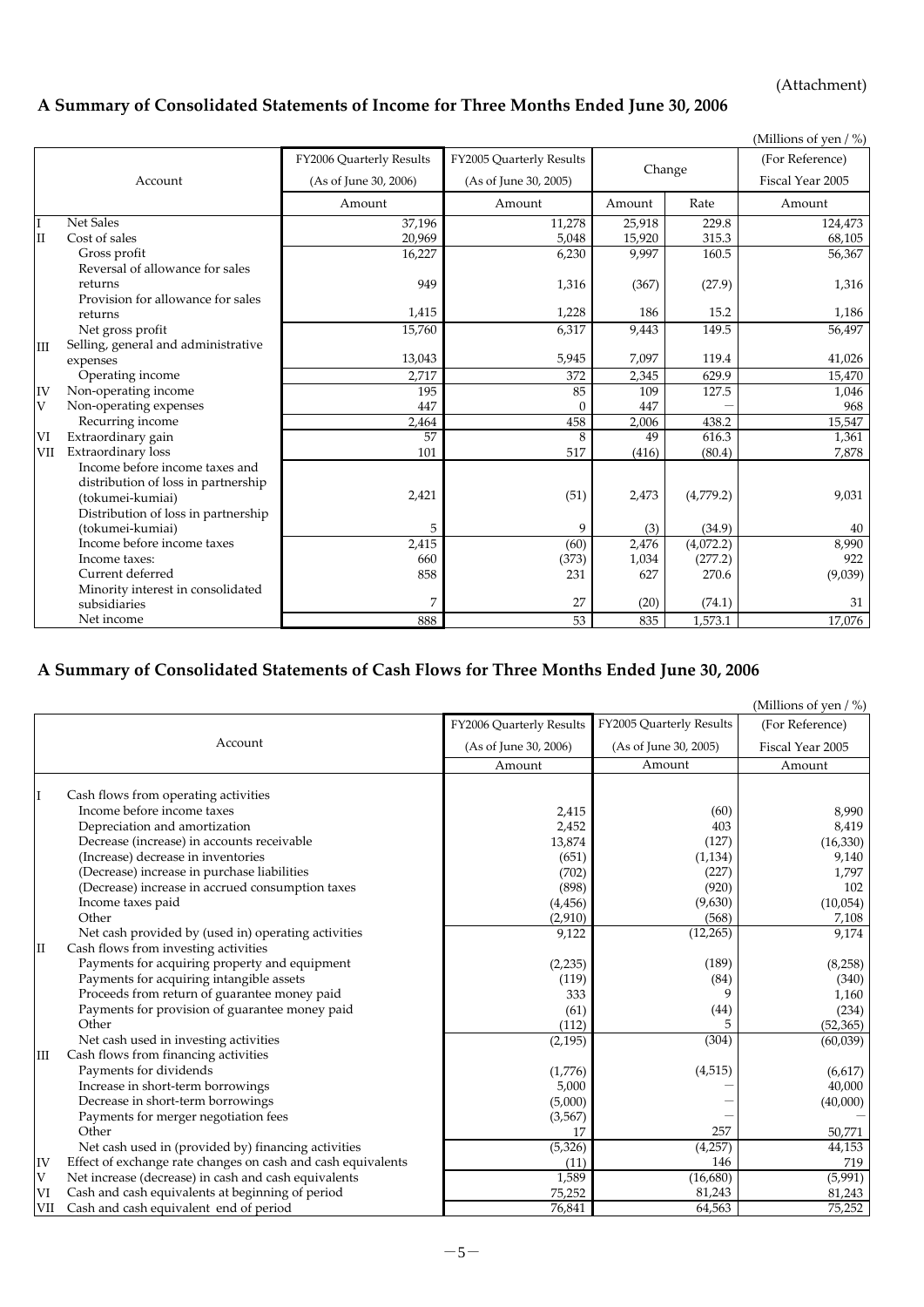## **Segment Information**

1. Consolidated Business Segment Information

| FY2005 Quarterly Results (April 1, 2005 to June 30, 2005)                                                     |                    |                   |                         |             |       |        |                                | (Millions of yen)     |
|---------------------------------------------------------------------------------------------------------------|--------------------|-------------------|-------------------------|-------------|-------|--------|--------------------------------|-----------------------|
|                                                                                                               | Games<br>(Offline) | Games<br>(Online) | Mobile Phone<br>Content | Publication | Other | Total  | Eliminations<br>or Unallocated | Consolidated<br>Total |
| Sales and operating income                                                                                    |                    |                   |                         |             |       |        |                                |                       |
| Net sales                                                                                                     |                    |                   |                         |             |       |        |                                |                       |
| (1) Sales to outside customers                                                                                | 4,437              | 2.962             | 1,138                   | 1,881       | 859   | 11,278 |                                | 11,278                |
| Inter-segment sales<br>(2)                                                                                    |                    |                   |                         |             |       |        |                                |                       |
| Total                                                                                                         | 4,437              | 2,962             | 1,138                   | 1,881       | 859   | 11,278 |                                | 11,278                |
| Operating expenses                                                                                            | 5,511              | 1,812             | 741                     | 1,435       | 471   | 9,973  | 933                            | 10,906                |
| Operating income                                                                                              | (1,074)            | 1.149             | 396                     | 445         | 387   | 1.305  | (933)                          | 372                   |
| 1. The classification of business segments is made according to the types of products and services.<br>Notes: |                    |                   |                         |             |       |        |                                |                       |

|                      | 2. Major products offered by each business segment                  |
|----------------------|---------------------------------------------------------------------|
| Segment              | Major Products                                                      |
| Games (Offline)      | Games                                                               |
| Games (Online)       | Online games                                                        |
| Mobile Phone Content | Content for mobile phones                                           |
| Publication          | Magazine comics, serial comics, game-related books                  |
| Other                | Derivative products such as character merchandise, creator training |
|                      | school                                                              |

3. Unallocated operating expenses included in "Eliminations or Unallocated" totaled \933 million. These expenses are related to administrative departments, such as accounting and general affairs, of the

Company, which provide services and operational support that are not allocable to specific business segments.

| FY2006 Quarterly Results (April 1, 2006 to June 30, 2006)                                                  |                    |                   |                         |       |                       |       |        |                                | (Millions of yen)     |
|------------------------------------------------------------------------------------------------------------|--------------------|-------------------|-------------------------|-------|-----------------------|-------|--------|--------------------------------|-----------------------|
|                                                                                                            | Games<br>(Offline) | Games<br>(Online) | Mobile Phone<br>Content |       | Publication Amusement | Other | Total  | Eliminations<br>or Unallocated | Consolidated<br>Total |
| Sales and operating income                                                                                 |                    |                   |                         |       |                       |       |        |                                |                       |
| Net sales                                                                                                  |                    |                   |                         |       |                       |       |        |                                |                       |
| (1) Sales to outside customers                                                                             | 8,547              | 4,751             | 1,375                   | 2.716 | 18,713                | 1,092 | 37,196 |                                | 37,196                |
| (2) Inter-segment sales                                                                                    |                    |                   |                         |       |                       |       |        |                                |                       |
| Total                                                                                                      | 8,547              | 4,751             | 1,375                   | 2.716 | 18,713                | 1,092 | 37,196 |                                | 37,196                |
| Operating expenses                                                                                         | 8,183              | 2,748             | 953                     | 1,811 | 19,376                | 582   | 33,656 | 822                            | 34,479                |
| Operating income                                                                                           | 363                | 2,003             | 422                     | 904   | (663)                 | 510   | 3,540  | (822)                          | 2,717                 |
| The classification of business segments is made according to the types of products and services.<br>Notes: |                    |                   |                         |       |                       |       |        |                                |                       |

2. Major products offered by each business segment

| Segment              | Major Products                                                                                                                |  |  |  |  |
|----------------------|-------------------------------------------------------------------------------------------------------------------------------|--|--|--|--|
| Games (Offline)      | Games                                                                                                                         |  |  |  |  |
| Games (Online)       | Online games                                                                                                                  |  |  |  |  |
| Mobile Phone Content | Content for mobile phones                                                                                                     |  |  |  |  |
| Publication          | Magazine comics, serial comics, game-related books                                                                            |  |  |  |  |
| Amusement            | All businesses of Taito Group such as Amusement Operation and<br>Rental, Sales of Goods and Merchandise, and Content Services |  |  |  |  |
| Other                | Derivative products such as character merchandise, creator training<br>school                                                 |  |  |  |  |

3. Unallocated operating expenses included in "Eliminations or Unallocated" totaled \822 million. These expenses are related to administrative departments, such as accounting and general affairs, of the Company, which provide services and operational support that are not allocable to specific business segments.